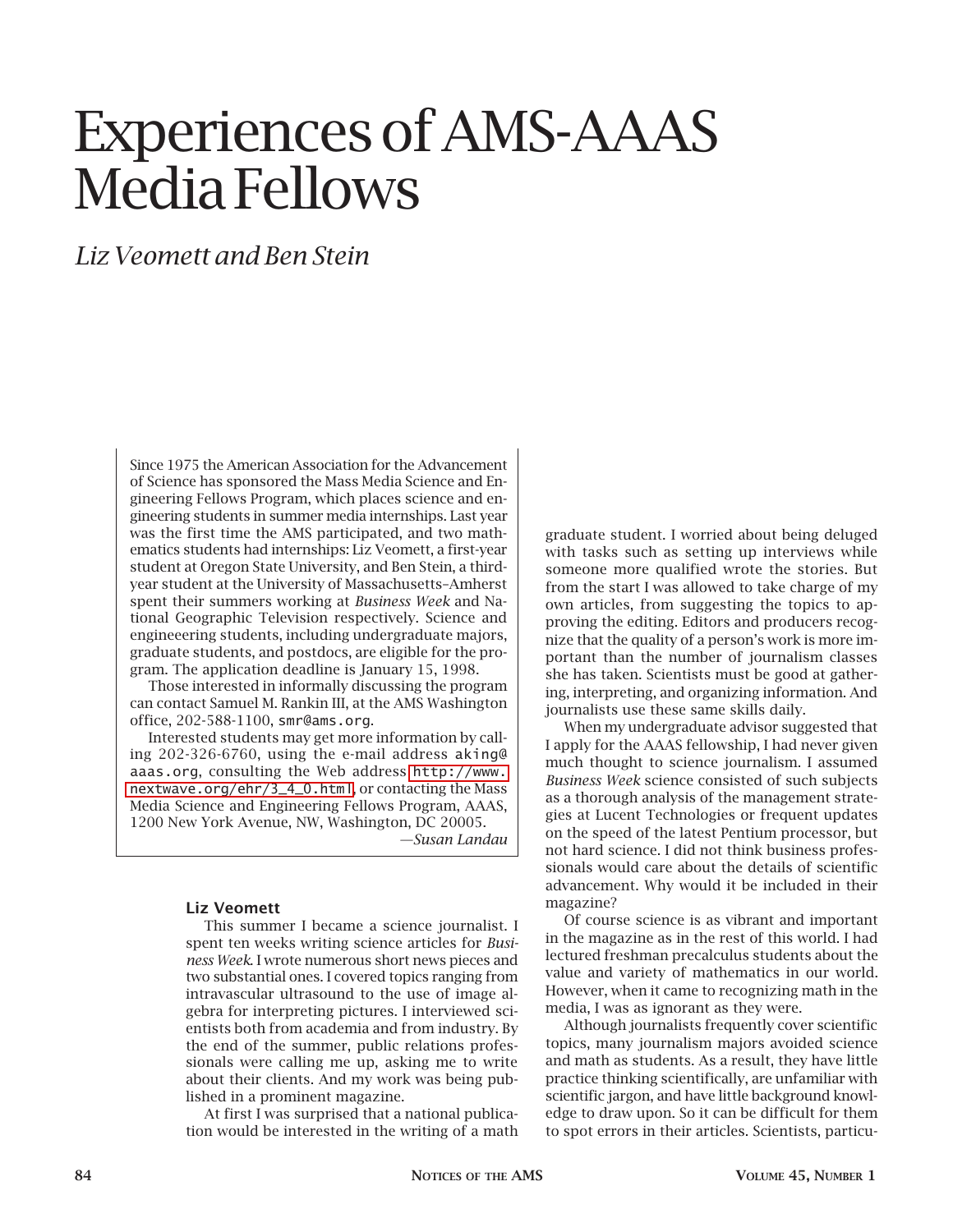larly mathematicians, are very concerned with getting the details right. Though I was not an expert in the subjects about which I wrote, I knew when and how to ask questions. I was not intimidated by technicalities and had experience from which to approach the stories. Scientists insist that information be presented accurately; several times over the summer I made sure that superlatives like "never" or "best possible" were taken out of edited versions of my stories. Furthermore, scientists can sniff out stories that other journalists may overlook. I received the same packet of press releases as the rest of the science staff at *Business Week*, but often I suggested stories that the staff had overlooked. The resulting articles would not have been written without my input.

Now why would a mathematics graduate student want to spend her summer writing science articles for a business magazine? Wouldn't she benefit more from teaching or working on research? I had the opportunity to rediscover the wonder of science and learn about research I never realized existed. (Did you know sound waves can actually be used for refrigeration? And pellets of yeast and sugar may ward off corn rootworm as effectively as toxic pesticides?) Focusing on narrow research topics had caused me to lose sight of the big picture. I returned to grad school with a better perspective.

I became a better teacher. Science writing for the general public is not so different from teaching the typical college freshman (or any student). I had to organize information, make analogies, and ensure that I was conveying both the correct idea and its importance.

I also learned the value of good public relations. The same schools and research institutions were mentioned in the magazine time and again throughout the summer. These places were not the only ones doing good science, but they had a public relations staff that wrote effective press releases that were distributed widely and frequently. Their researchers made time to talk to the press. Their reputations, and that of their institutions, improved in the eyes of the public.

The mathematical community benefits from supporting science writing programs such as the one I participated in. I think every mathematician has at some point read a newspaper article that presented wrong or misleading mathematical principles. Sending people with a good understanding of science to work with journalists results in better stories. Because of a perception that the general public does not like math, journalists hide it under words like "technology" or "better method". The People don't realize that new mathematical principles are actually discovered and applied today. Inclusion of scientists in the media chain can change this—for the benefit of both science and society. I've gained a new role in the media and feel very privileged that I held an AAAS Media Fellowship last summer.

## **Ben Stein**

I'm a graduate student in mathematical statistics at the University of Massachusetts–Amherst. Last spring I was cloistered in my office at UMass preparing for comprehensive exams, but only days later I was interning in the Natural History Unit of National Geographic Television on an AAAS Science and Engineering Mass Media Fellowship.

My job was to bridge the gap between science and the science that is portrayed in the media. But the types of documentaries being produced were a far cry from those fields in which I had any expertise—the focus was on seals and insects, not point estimates and hypothesis tests. To contribute I had to open my mind and take on some projects about which I knew very little at first.

Oddly enough, one of my earliest duties was to address a mathematical question: if we have video of an animal swimming underwater, can we figure out its speed? And if so, can we do it if the camera is attached to the animal's back? This question was in reference to the so-called Crittercam, which my mentor was using to get up-close images of marine animals without the disturbances of a human photographer. As it turned out, all the theory I needed came from trigonometry and elementary optics. While the model might have been simplistic, it still gave reasonable estimates on the velocities, so I was satisfied with my first dabble into the world of mathematical modelling.

This effort wasn't entirely what I came to National Geographic TV for. One project immediately caught my eye. My mentor was saddled with the makings of a documentary on wolves in the U.S. I found the project a mess. There were hours of footage of varying quality. My job was to write a 1,000-word treatment that told an interesting, cohesive story; my constraint was to use only the footage that already existed.

The most compelling footage was the most disturbing. Hunting Alaskan wolves is legal, and several hundred are killed each year. One Alaskan wolf researcher wants to curtail trapping, which can lead to a long and lingering death and is the way most wolves are hunted. This researcher sent hours of his own footage to National Geographic.

I was quite moved by his films. But I realized that I couldn't let this footage control my understanding of the issue. Since the wolf population has remained stable from year to year, most established and well-respected wolf biologists see no danger in the Alaskan hunting policies. What could have been a "how–sad–it–is–that–hunters– are–killing–wolves" documentary turned into a multifaceted story that featured two wolf researchers: a maverick Alaskan who wants us to rethink wolf control policy and a well-respected wolf